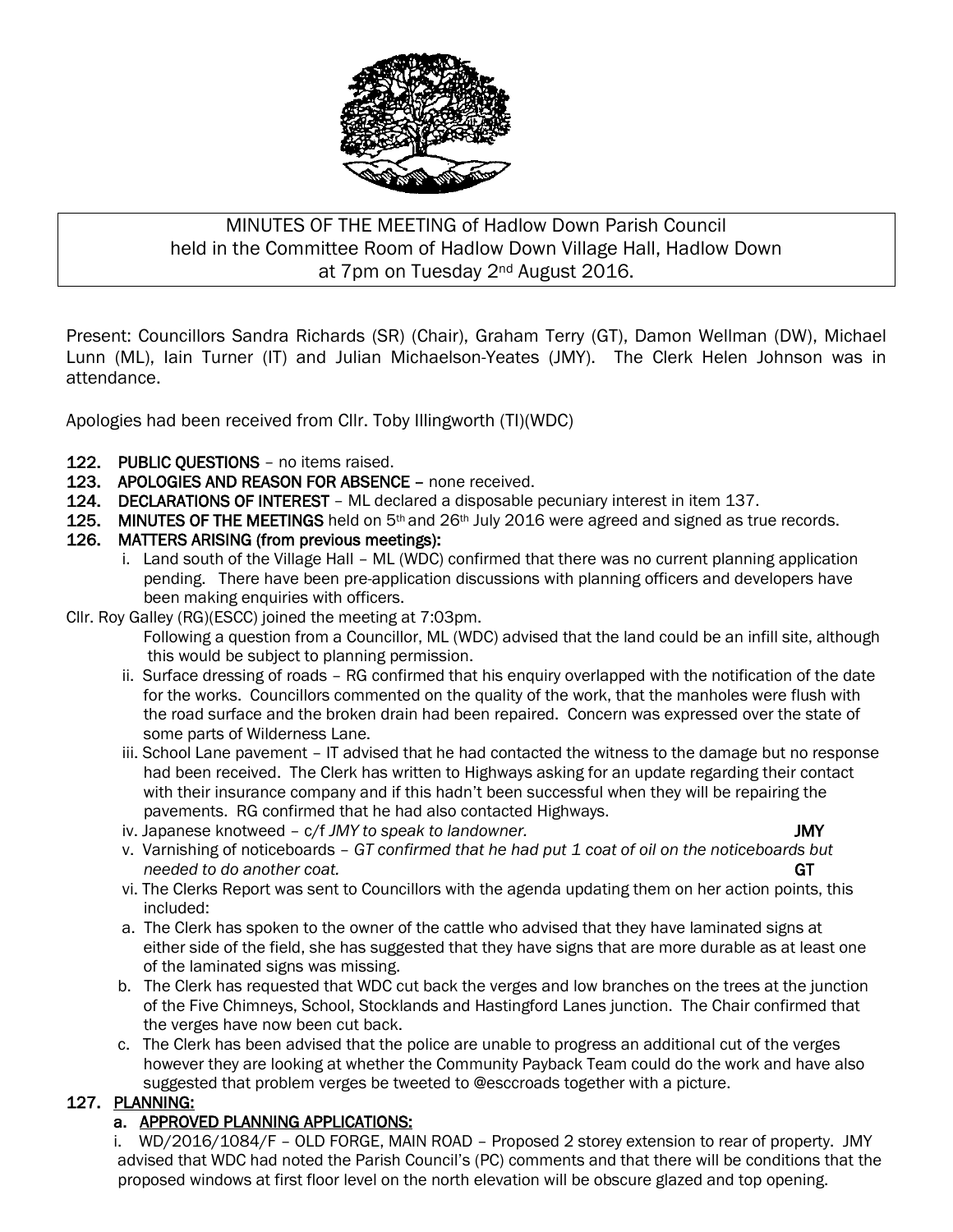#### 128. REPORTS FROM CLLR. ROY GALLEY, ESCC & CLLRS. TOBY ILLINGWORTH/MICHAEL LUNN WDC – Cllr.

 Galley updated the meeting on the 3 Counties Devolution Project, all leaders of the 26 councils have met. There are roughly 2 options, one involving the transfer of approx £30 million per annum and the other approx. £120 per annum from the government. RG expressed concern over whether the £120 million would cover all the work that is wanted on roads and railways and it would also add another layer of government. Council members haven't yet been consulted.

 The Clerk gave Cllr. Illingworth's report. He advised that EE are building a new phone mast at Pound Hill which should improve the reception in Buxted and Hadlow Down. He will continue to work on the other providers. A Councillor expressed concern over some broadband speeds. *The Clerk will write to TI concerning the speeds from the Buxted exchange.* **The set of the concerning the speeds from the Buxted exchange.** 

 Cllr. Michael Lunn advised that the full council have been discussing illegal parking and enforcement. WDC can apply to ESCC to decriminalize parking but haven't yet done this, it has been proposed by the leader of WDC that they look at other options.

 A Councillor asked why the Uckfield Town Centre Reinvestment Programme wasn't doing anything about people, including shopowners, parking in the High Street for a long period of time. RG confirmed that there have been people monitoring the situation. ML confirmed that the initial phase of the work should be completed by the end of September. He has looked at the SHLAA (Strategic Housing Land Availability Assessment) and there is no official allocation for Hadlow Down. There has been a recalculation of the figures for the 5 year supply of housing. RG confirmed that the objectively assessed housing need has now gone up. The Local Plan will fulfill the 5 year housing supply need.

129. BANK RECONCILIATION: - for July 2016 was agreed and signed.

## 130. OTHER FINANCE MATTERS :

- i. The payment of £336.00 to Compact Cutting Contractors for grounds maintenance, that was paid at the previous meeting, was ratified at this meeting.
- ii. The PC agreed the quote for the fencing work at the playing field. The Clerk advised that the Playing Field committee would be discussing the site for the burning of the removed vegetation at their upcoming meeting. It was suggested that the vegetation be burned at the same time as the remainder of it gets cleared by the committee.
- iii. The Clerk confirmed that the 2015/16 accounts had been signed off by the external auditor.
- iv. Fingerposts the PC agreed the quote for the work on the fingerpost at the junction of Five Chimneys Lane and Curtains Hill. The Clerk confirmed that she had asked ESCC to match fund the cost of the work on the Wilderness Lane/Riverside fingerpost and would ask them to match fund the cost for the new one as well. ESCC are currently reviewing match funding and further information should be sent out at the end of August.

#### 131. REPORTS FROM COUNCILLORS (COUNCIL MATTERS AND OUTSIDE BODIES):

- Cllr Sandra Richards declared a personal interest in item 131i.
	- i. Cllr. Wellman advised that he had been contacted by a resident regarding the car boot sale in September at Tinkers Park. The planning conditions don't allow visitors or paying customers to be on the site before 9am. The Clerk will contact the organisers. The site of the site of the Clerk
	- ii. Cllr. Turner advised that he had received only a small number of responses to the Emergency Plan survey. He will look at whether to put it on the website.

#### 132. HIGHWAYS AND RIGHTS OF WAY MATTERS:

 i. SLR MEETING – a Councillor raised concern over the length of the double yellow lines in School Lane, it was agreed (5/1) to rescind the decision made at the last meeting (agenda item 118) and this motion was signed by 4 Councillors. It was also agreed to raise at the SLR meeting for Ian Johnson to visit the site and recommend where he felt the lines needed to be to improve safety. DW and IT to also attend the site visit.

 The following items will also appear on the agenda: School Lane resurfacing; School Lane pavement and outstanding items. *The Clerk will reorganize the date of the meeting*. Clerk *The Clerk will report to Highways the pothole on the A272 at the junction with Wheelers Lane.* Clerk

- ii. PROPOSED LORRY BAN IN ROTHERFIELD concern was expressed that if lorries are banned in Rotherfield that it will result in more lorries on School Lane. RG advised that this item is being taken to the ESCC lead member meeting on 19th September. *It was agreed for the Clerk to write to Cllr Maynard & cc RG expressing the PC's concern and highlighting that the vehicles will be travelling past 2 primary schools.* Clerk
	- iii. JAPANESE KNOTWEED the Clerk advised the meeting of the response from the contractor regarding the knotweed on the footpath between Waghorns and Hut Lanes. ESCC Rights of Way team have already informed the PC that they won't treat it. She gave the PC details of the charges for treating it. It was agreed to await the outcome of the meeting on 4th August.
- 133. RISK ASSESSMENTS IT updated the meeting on the outcome of the risk assessments. The noticeboards